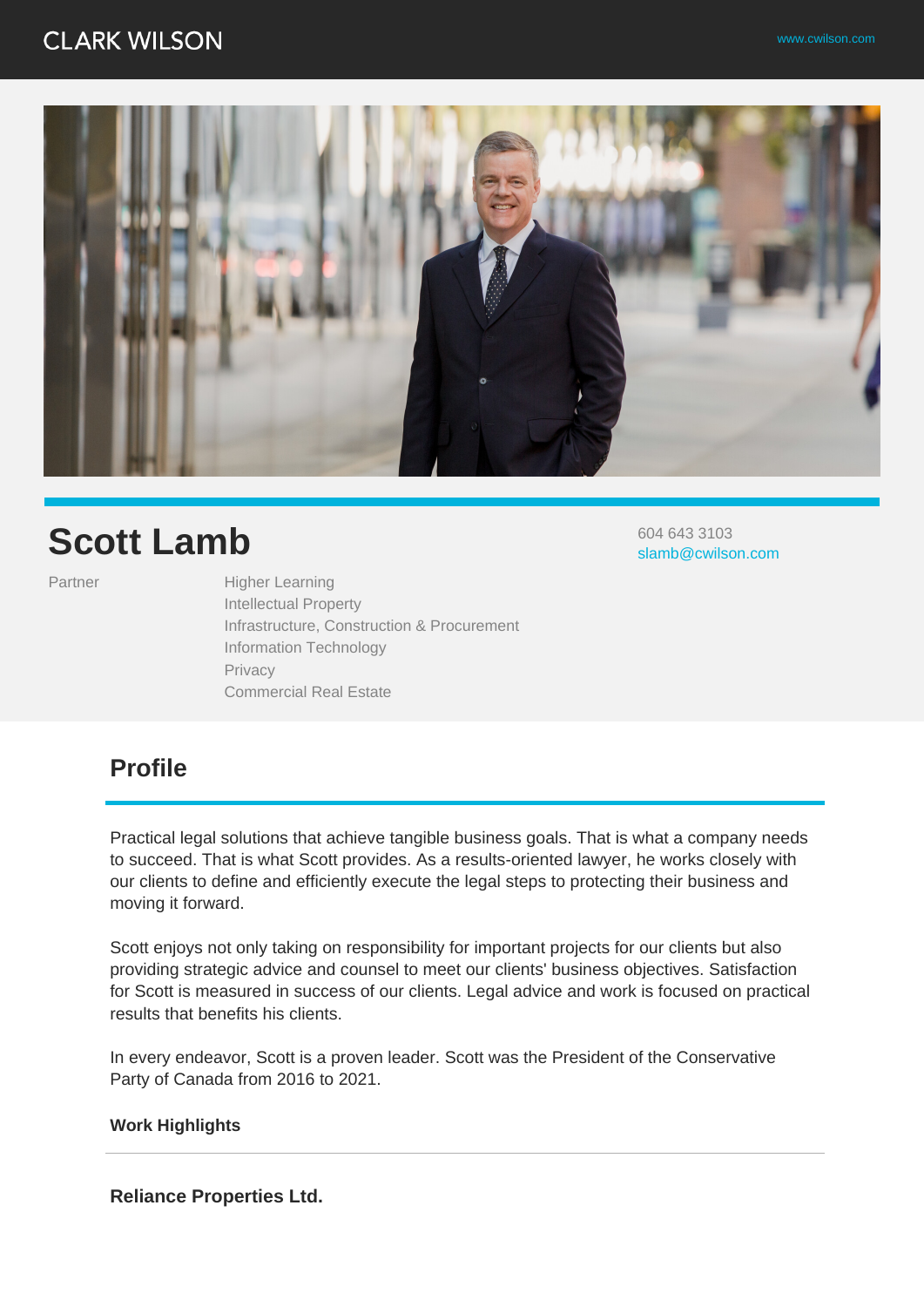> Negotiated construction contracts for residential, commercial and retail projects in downtown Vancouver having values up to \$185 million

#### **Cheap Tickets case**

> Co-counsel in the successful decision in the Federal Court of Appeal case EMALL.ca v Cheap Tickets & Travel Inc. concerning a dispute over trade-mark registrations and domain names

## **Onni Group**

> Acted as counsel in resolving over \$3 million worth of lien claims and related litigation concerning a master planned community in the Lower Mainland of British Columbia

Scott effectively solves complex problems and negotiates significant contractual documents that are key to advancing a client's business through IP, privacy and construction related actions.

#### **Intellectual Property Services**

- > Disputes and litigation
- > Trademark, copyright, patent and trade secret matters
- > Licensing and contractual matters

#### **Privacy Services**

- > Investigations and complaints before the BC Privacy Commissioner
- > Policies, contract and compliance procedures
- > Freedom of information requests

### **Construction Services**

- > Disputes and litigation, including builders' liens
- > Contracts, including negotiation and drafting

Solving these issues is just like playing a game of chess-Scott sets up strategic advantages for the benefit of our clients. His approach is one of legal creativity and leadership, which only comes from experience.

Having worked through a myriad of issues from all sides allows Scott to formulate dynamic and tailored solutions that promote growth and efficiency for clients.

The dedication that our clients have toward their businesses is the same dedication that Scott brings toward serving them. He helps our clients accomplish their goals so that their businesses can grow, compete and succeed in the markets they serve.

# **Credentials**

#### **Awards & Distinctions**

- > Best Lawyers in Canada, Public Procurement Law, 2019-2022
- > Best Lawyers in Canada, Intellectual Property Law, 2021-2022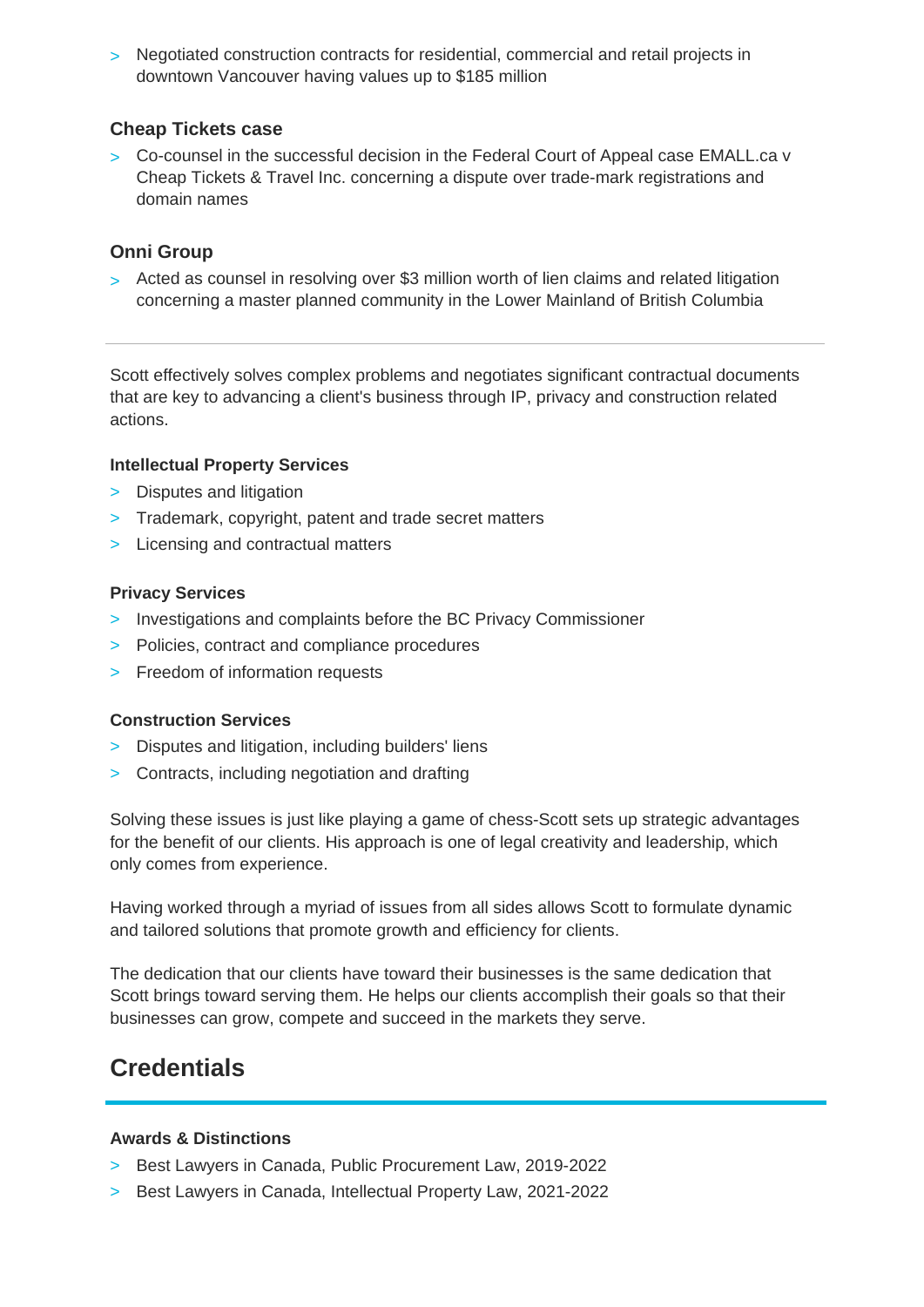> Doyle's Guide, Leading Construction, Engineering & Infrastructure Litigation Lawyers - British Columbia, Recommended, 2021

# **Industry Involvement**

- > American Bar Association, Construction Law (Section 8 International)
- > Intellectual Property Institute of Canada
- > Licensing Executives Society
- > Chair, International Law Section (BC), Canadian Bar Association, and Member, Executive of the National Section, Canadian Bar Association, 2000-2002
- > Editor (Features and Case Comments), Canadian International Law Journal (Canadian Bar Association), 1997-2013
- > Author, Trade-mark Law Chapter of the Continuing Legal Education Annual Review, Law Society of British Columbia, 2005-2021
- > Author, International Law Chapter of the Continuing Legal Education Annual Review, Law Society of British Columbia 2001 - 2003

## **Community Commitments**

- > Elected President, Conservative Party of Canada, 2016 and 2018
- > Chair, National Convention of the Conservative Party of Canada, Vancouver, 2016 , Halifax, 2018, and Ottawa/Virtual 2021
- > Elected, National Council of the Conservative Party of Canada, 2013, 2016 and 2018
- > Board of Directors, St. Georges School, Director and Vice-Chair, 2008-2015
- > President and Director, North Vancouver Conservative Party Electoral District Association, 2008
- > Elected, National Policy Committee of the Conservative Party of Canada, 2012-2013
- > President and Director, St. Georges Old Boys Association, 2004-2010
- > Vice-Chair and Member, Toronto Public Art Commission, 1995-1998
- > Certified Coach, Hockey Canada, North Vancouver Minor Hockey Association

### **Education & Call to Bar**

- > Calls to Bar: Ontario, 1991, British Columbia, 1998
- > Doctor Juris, University of British Columbia, 1989
- > Bachelor of Laws (Hons.), Bristol University, 1987
- > Bachelor of Arts, International Relations, University of British Columbia, 1984

# **External Publications & Presentations**

- > Contributing author, Annual Review of Law & Practice 2022, Continuing Legal Education Society of BC, April 2022
- > Co-author, "Ready-for-Takeover", American Bar Association's Under Construction Winter 2022, March 2022
- > Presenter, "Future Series: Construction Contracts in Canada Getting it Right!", Canadian Corporate Counsel Association and Mondaq, December 2021
- > Speaker, "Managing Termination", American Bar Association's Construction Law Section, October 2021
- > Contributing author, Annual Review of Law & Practice 2021, Continuing Legal Education